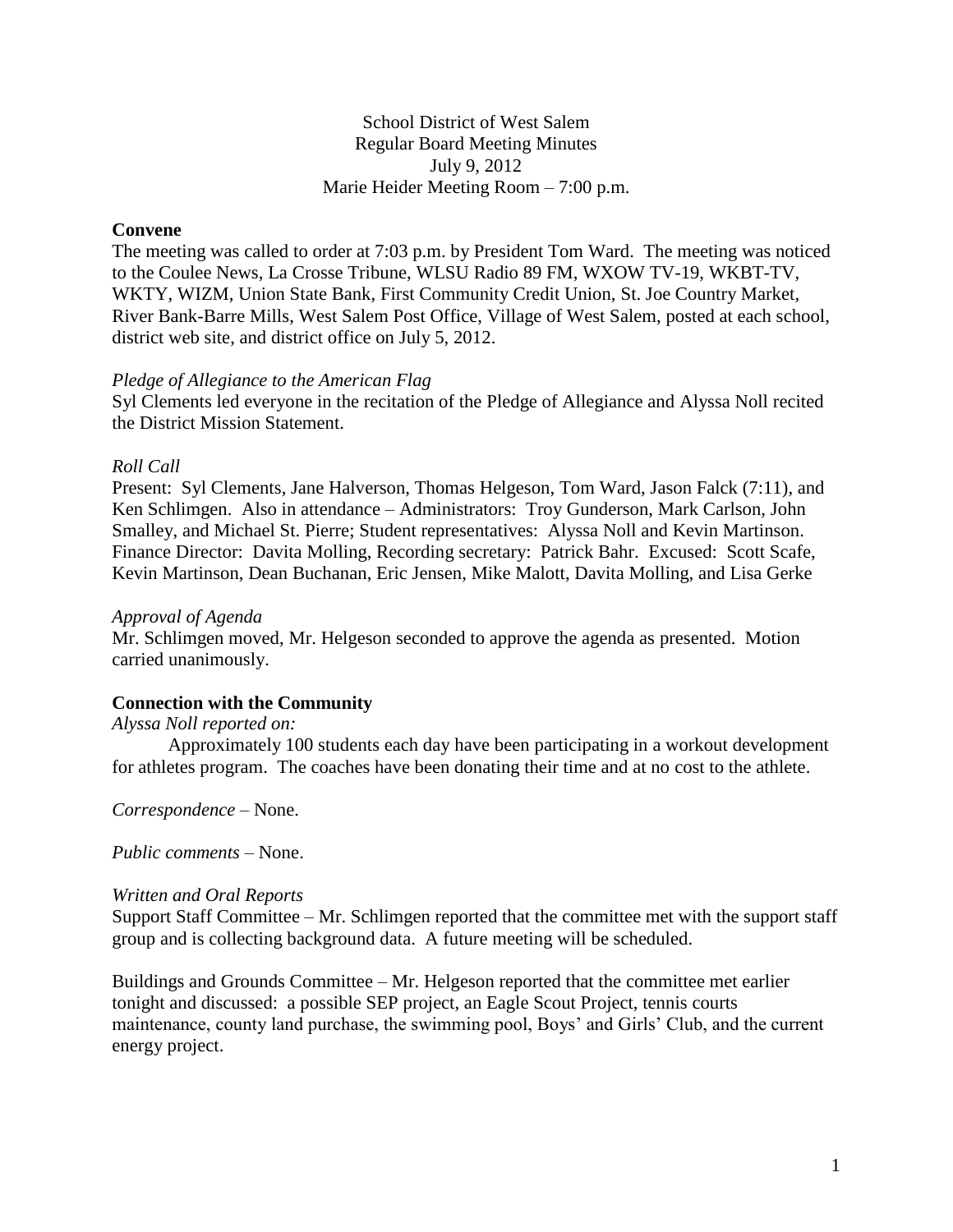Administrator reports were reviewed. Mr. Gunderson offered iPad training to the board when the staff will be trained in July and August.

Jason Falck arrived at 7:11 p.m.

# **Consent Agenda**

Mrs. Halverson moved, Mr. Schlimgen seconded to approve the Regular Board Meeting Minutes of June 25, 2012; and the invoices to be paid. Motion carried unanimously.

# **Discussion/Action Items:**

Mr. Schlimgen moved, Mr. Helgeson seconded to accept the donation from USA Football for the middle school football program. Motion carried unanimously.

Mr. Schlimgen moved, Mr. Helgeson seconded to select WEA Trust as the health insurance vendor for the 2012-2013 plan year, with the stipulation that the difference in cost be made up through the stipend/supplemental pay. Motion carried unanimously.

Mrs. Halverson moved, Mr. Falck seconded to accept the bid from Reinhart Food Service as the prime vendor. Motion carried unanimously.

Mrs. Halverson moved, Mr. Helgeson seconded to accept the bid from Prairie Farms/Swiss Valley as the milk vendor. Motion carried unanimously.

Mr. Helgeson moved, Mr. Clements seconded to accept the bid from Bimbo Bakeries as the bread vendor. Motion carried unanimously.

Mrs. Halverson moved, Mr. Clements seconded to approve the breakfast, lunch and milk increases by increasing the breakfast student meal by \$.05, increasing elementary and middle school student meals by \$.05, increasing high school student meals by \$.10, and increasing milk by \$.05 per container. Mr. Schlimgen moved, Mr. Falck seconded amend the motion to reduce the milk price per container to \$.30. After some discussion Mr. Schlimgen and Mr. Falck agreed to change the amendment to postpone the milk price until the next meeting. A vote on the amendment to postpone the milk price until the next meeting carried unanimously. A vote on the original motion to approve the breakfast, lunch and milk increases by increasing the breakfast student meal by \$.05, increasing elementary and middle school student meals by \$.05, increasing high school student meals by \$.10, and to postpone the milk price until the next meeting. Motion carried unanimously.

|                         | High School | Middle School       | Elementary School | Reduced |
|-------------------------|-------------|---------------------|-------------------|---------|
| Breakfast:              | \$1.55      | \$1.35              | \$1.35            | \$.30   |
| Lunch:                  | \$2.60      | \$2.30              | \$2.10            | \$.40   |
| Adult Breakfast: \$2.10 |             | Adult Lunch: \$3.50 |                   |         |

The board discussed strategic planning – performance indicator: Technology as presented with benchmarks.